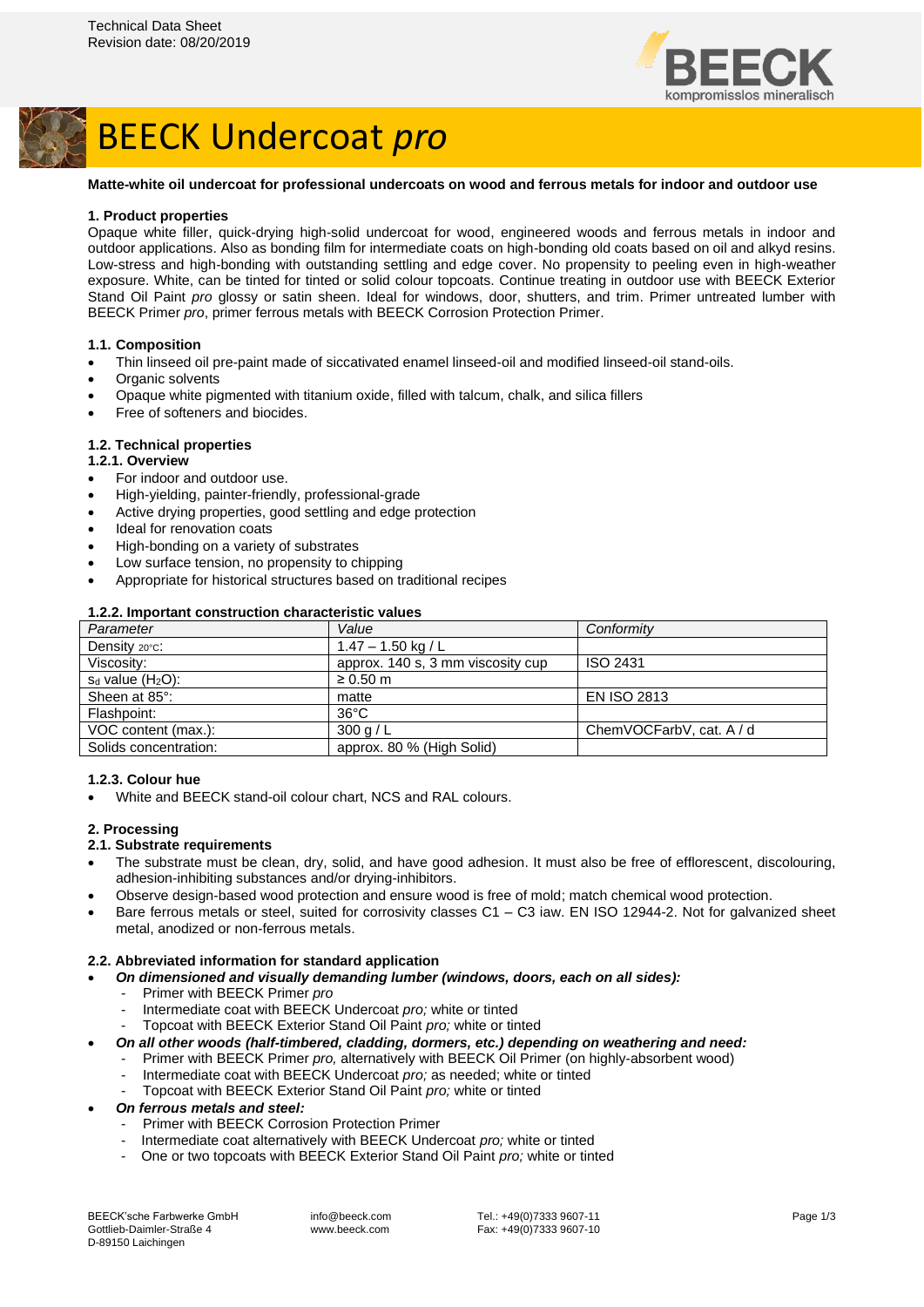



# BEECK Undercoat *pro*

### **2.3. Substrate and pretreatment**

#### • *Wood:*

Surface sand absorbent, bare, or not film-forming, impregnated wood and primer with BEECK Primer *pro*. Saturate highly-absorbent, spongy, or leeched outdoor wood with BEECK Oil Primer, brush out excess. Completely sand down or replace crumbling or grayed wood. Maximum wood moisture content: coniferous wood: 15%, deciduous wood: 12%. Throughly wash off grease and wax with BEECK Lacquer Thinner. In hot temperatures, note that resinrich exterior wood (e.g. lark) tends to exhibit resin flow on south-facing sides. Oak (tannic acid) and tropical woods (discolouring, drying inhibitor ingredients!) and engineered woods must be tests; take note of suitability for outdoor applications and manufacturer's corresponding coating guidelines. Sand, blast, or etch down to pores any weathered, cracking, loose, and peeling old paint based on enamel, acrylic, or synthetic resin. Remove paint stripper residue down to pores. Thoroughly sand high-bonding, adhering oil and alkyd resin paints to a matte finish, continue treating directly with BEECK Undercoat *pro*. Prior to install, primer all sides of structural lumber and dimensioned lumber and prepaint with one additional coat of BEECK Undercoat *pro*.

#### • *Glass rebates and sealants (windows):*

Do not paint over elastic sealing compounds, limit paint on sealing compound to 1 mm film thickness. Where specified by the manufacturer, paint over plastic sealing compounds; test compatibility. Before painting over, allow curing sealing compounds, e.g. linseed-oil putty, to dry thoroughly; observe manufacturer's instructions.

# • *On ferrous metals and steel:* Remove rust thoroughly, surface-sand, then degrease with BEECK Lacquer Thinner, pretreat with BEECK Corrosion Protection Primer and BEECK Undercoat *pro*, or two topcoats with BEECK Exterior Stand Oil Paint *pro*.

- *Unsuited substrates* include horizontally installed woods or woods exposed to weather at a slope, exposed to heavy mechanical loads, and those with ground contact. Take note of design-based and any applicable chemical wood protection iaw. DIN 68800 part 3. Test tropical woods, oak, engineered woods. Plasto-elastic, low-bonding, and brittle old paint, e.g. on acrylic basis, cannot be painted over. Galvanized sheet metal, non-ferrous metals, and areas at high corrosion risk are also unsuited.
- *Deficient substrates* call for a differentiated approach and testing.

# **2.4. Processing instructions**

# **2.4.1. General instructions**

- Verify substrate suitability. Note absorption capacity, strength, and texture of the relevant substrate. Test demanding and critical surfaces. Ensure qualified processing. Supply personal protective gear.
- Carefully cover and protect untreated surfaces, in particular glass, window sills, expansion joints, paint coats, plastic, and hardware against overspray.
- Paint self-contained surfaces exclusively with containers from the same manufacturing batch.
- Test colour prior to processing.
- Intermediate coat with BEECK Undercoat *pro* in the same colour with topcoat*.*
- Do not process when wet, risk of frost, on heated surface or in full sun.
- Minimum processing temperature: +8°C. For drying, ensure ventilation and heat (room temperature), treat fresh coats with care.
- Drying time: in standard climate (20 °C / 65 % rH), dust-dry after  $2 3$  hours, can be sanded and painted after approx. 12 – 24 hours. Plan for longer waiting times in unfavorable drying conditions. Only paint over dried coats. Avoid excess film thickness and painting shut, e.g. in the window gap.
- Protect fresh outdoor coats from rain, hang scaffolding tarps.

#### **2.4.2. Processing**

- Process with ring brush, flat brush, enamel roller, or with spray method (low pressure, high pressure, airmix). Mix thoroughly and screen as needed before use.
- Apply a thin and even coat, blending in the material. Note thorough edge coating. Avoid excessive film thickness. Brush out thoroughly also on sawmill finish gaps, and in groove and gap areas and in depressions.
- Dilute as needed with up to 3% BEECK Lacquer Thinner, specifically on absorbent and rough substrates and when spraying.
- Wait at least 12 24 hours before sanding between coats (wet if needed), remove dust and paint over.
- Avoid excessive film thickness even when spraying. Carefully brush out excess with brush, in particular on horizontal surfaces, do not allow puddles, drip edges or runs to dry in gaps and pockets. Recommended maximum wet film thickness: 80 – 120 µm. Test application recommended. For oily airborne spray, note spontaneous combustion hazard in vacuum collector filter pads.

#### **3. Yield and container sizes**

Yields 0.08 – 0.10 L per m². Determine additional consumption in test coats. *Container sizes:* 0.75 L / 2.5 L / 10 L